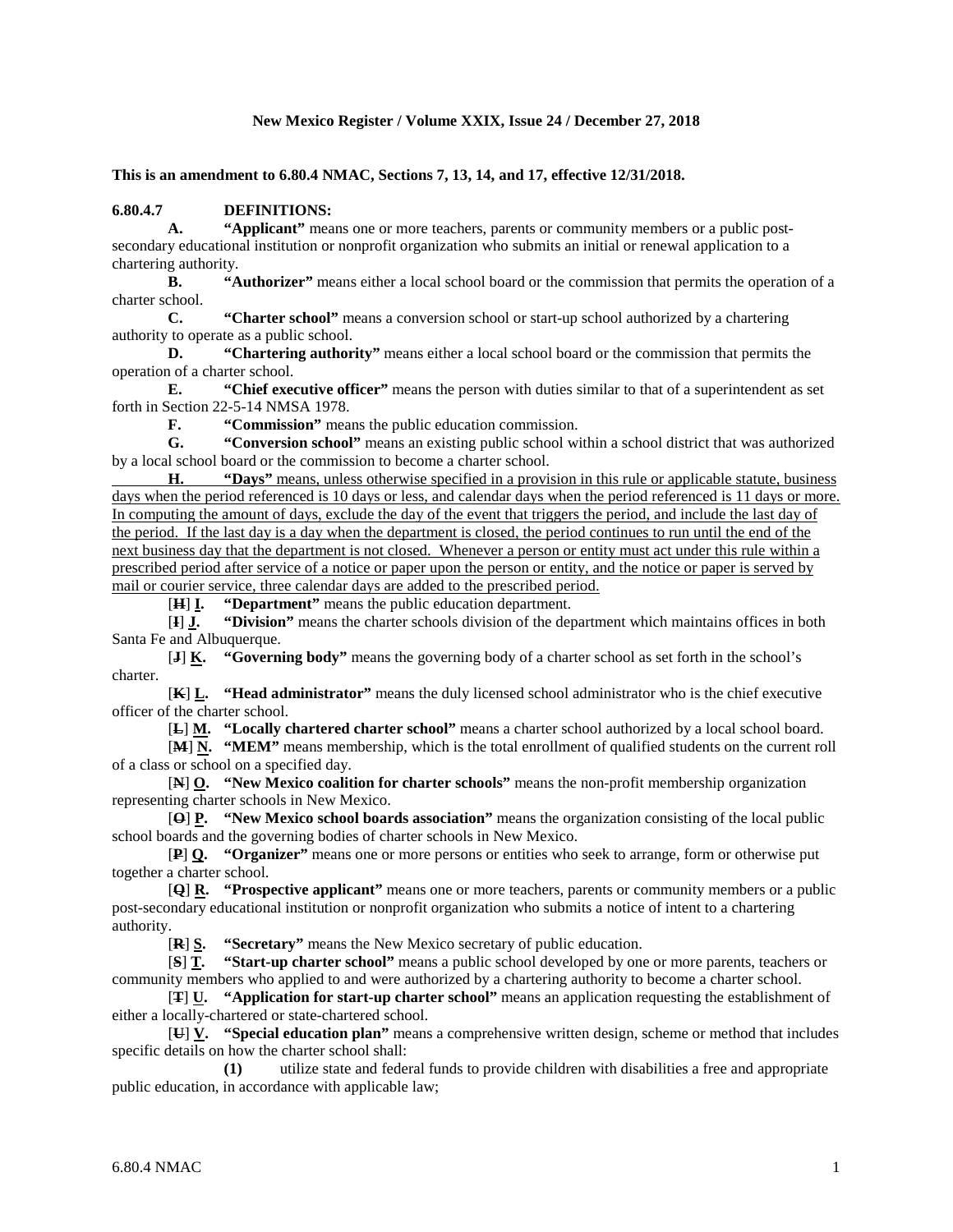**(2)** provide educational services, related services and supplementary aids and services to children with disabilities in accordance with each child's individualized education program; and

**(3)** address a continuum of alternative educational placements to meet the needs of students with disabilities, in accordance with applicable law.

[**V**] **W. "State-chartered charter school"** means a charter school authorized by the commission. [6.80.4.7 NMAC - Rp, 6.80.4.7 NMAC, 6/29/2007; A, 6/30/2008; A, 6/30/2009; A, 12/31/2018]

# **6.80.4.13 CHARTER SCHOOL RENEWAL PROCESS AND RENEWAL APPLICATIONS:**

**A.** The governing body of a charter school seeking to renew its charter shall file its renewal application with a chartering authority no earlier than 270 days prior to the date the charter expires. Commencing with any charters that are due to expire at any time after January 1, 2008, all applications for renewal shall be submitted no later than October 1 of the fiscal year prior to the expiration of the school's charter. The chartering authority shall rule in a public meeting on the renewal application no later than January 1 of the fiscal year in which the charter expires.

**B.** The governing body may submit its charter renewal application to either the commission or to the local school board of the district in which the charter school is located, but may not submit the renewal application to both authorizers simultaneously.

**C.** The application shall contain:

**(1)** a report on the progress of the charter school in achieving the goals, objectives, student performance standards, state minimum educational standards and other terms of the initial approved charter application, including the accountability requirements set forth in the Assessment and Accountability Act (Section 22-2C-1 et seq., NMSA, 1978);

**(2)** a financial statement that discloses the costs of administration, instruction and other spending categories for the charter school that is understandable to the general public, that will allow comparison of costs to other schools or comparable organizations and that is in a format required by the department;

**(3)** any changes to the original charter the governing board is requesting and any amendment to the initial charter, which were previously approved;

**(4)** a certified petition in support of the charter school renewing its charter status signed by not less than 65 percent of the employees in the charter school;

**(5)** a certified petition in support of the charter school renewing its charter status signed by at least seventy-five percent of the households whose children are enrolled in the charter school as identified in the school's 120-day report of the fiscal year prior to the expiration of the charter;

**(6)** a description of the charter school facilities and assurances that the facilities are in compliance with the requirements of Section 22-8B-4.2 NMSA 1978; and

**(7)** a statement of the term of the renewal requested, if less than five years; if a charter school renewal application does not include a statement of the term of the renewal, it will be assumed that renewal is sought for a term of five years.

**D.** A chartering authority may refuse to renew a charter if it determines that:

**(1)** the charter school committed a material violation of any of the conditions, standards or procedures set forth in the charter contract;

**(2)** the charter school failed to meet or make substantial progress toward achievement of the department's minimum educational standards or student performance standards [identified in the charter application;.] Failure to meet or make substantial progress toward achievement of the department's standards of

excellence or student performance standards identified in the charter contract and defined by the following criteria: **(a)** charter school earns a tier four rating as defined in the charter school academic performance framework, developed and approved by the public education commission, in the charter contract for the most recent two consecutive years or for three of the last four years; or

**(b)** charter school earns an F rating pursuant to Section 22-2E-1 NMSA 1978 for the most recent two consecutive years or any combination of D ratings or F ratings over the last three years;

**(3)** the charter school failed to meet generally accepted standards of fiscal management;

**(4)** the charter school violated any provision of law from which the charter school was not specifically exempted; or

**(5)** the public school capital outlay council has determined that the facilities do not meet the standards required in Section 22-8B-4.2 NMSA 1978.

**E.** [If the chartering authority refuses to approve a charter school renewal application or approves the renewal application with conditions, it shall state its reasons for the non-renewal or imposition of conditions in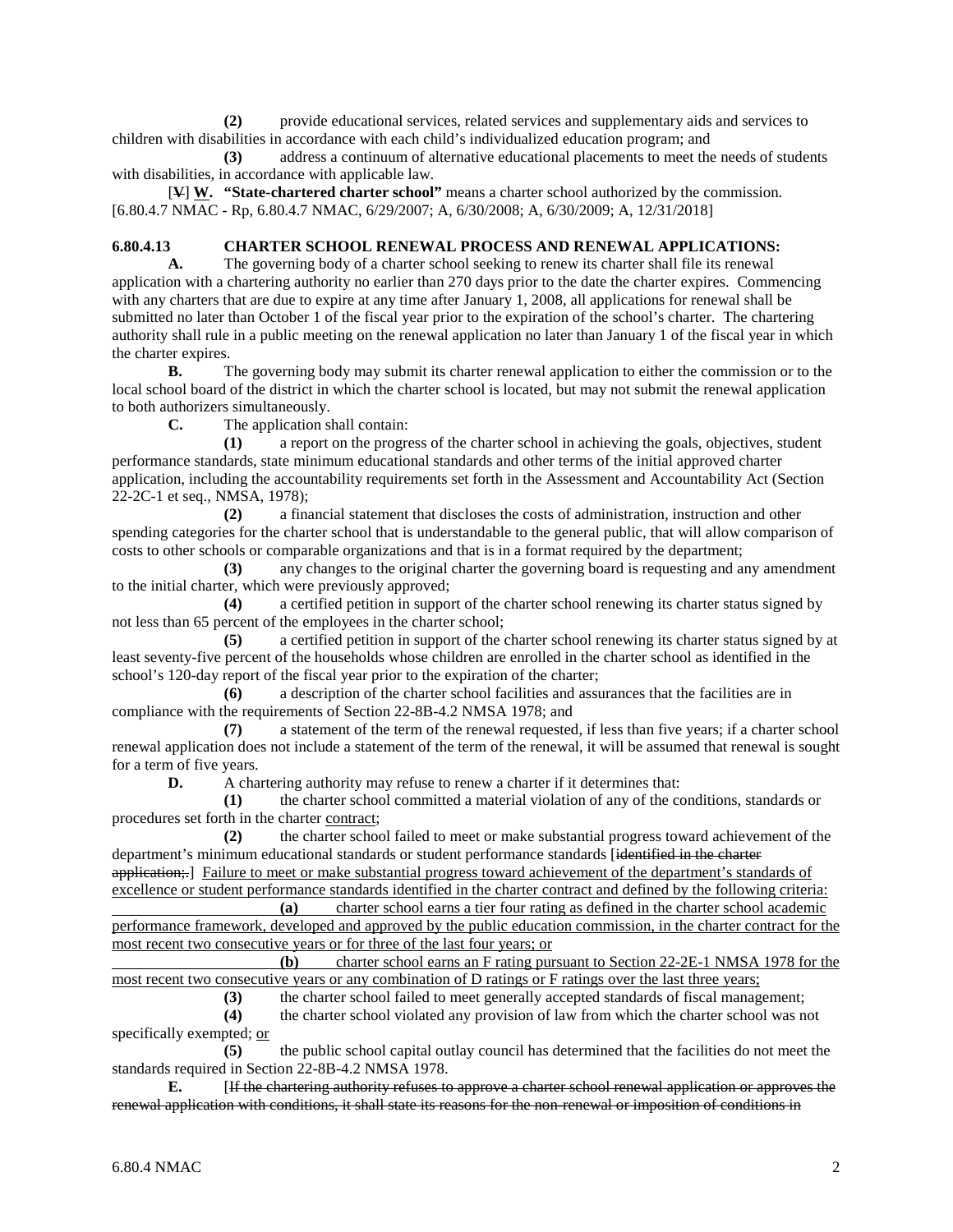writing within 14 days of the meeting; provided that if the chartering authority grants renewal of a charter, it shall deliver the approved charter to the applicant and a copy to the chartering authority. The chartering authority shall keep a copy of the charter for its files.] If the chartering authority refuses to approve a charter school renewal application or approves the renewal application with conditions, it shall state its reasons for the non-renewal or imposition of conditions in writing within 14 days of the public meeting at which the vote was taken. The written decision must restate the motion that was voted on in the public meeting and must restate the reasons that were voted on in the public meeting during which the vote was taken.

**F.** If the chartering authority grants renewal of a charter, it shall deliver the approved charter to the applicant and a copy to the chartering authority.

[**F**] **G.** If the approved charter contains a waiver request for release from department rules or the Public School Code, the department shall notify the authorizer and the charter school whether the request is granted or denied and, if denied, the reasons thereto.

[**G**] **H.** If the authorizer refuses to approve a charter school renewal application or imposes conditions for renewal that are unacceptable to the charter applicant, the applicant may appeal the decision to the secretary pursuant to Sections 22-8B-7 NMSA 1978 and 6.80.4.14 NMAC.

[**H**] **I.** The provisions of this section shall apply to conversion schools. [6.80.4.13 NMAC - Rp, 6.80.4.8 NMAC, 6/29/2007; A, 6/30/2008; A, 6/30/2009; A, 12/31/2018]

#### **6.80.4.14 APPEALS TO THE SECRETARY:**

**A.** Right of appeal. A charter applicant may appeal to the secretary from any chartering authority decision denying a charter school application, revoking or refusing to renew a previously approved charter, or imposing conditions for approval or renewal that are unacceptable to the applicant. Appeals from suspension of governing bodies and head administrators by the secretary shall be governed by the procedures set forth in 6.30.6 NMAC ("Suspension of Authority of a Local School Board, Superintendent or Principal").

**B.** Notice of appeal and appellant's argument in support of appeal.

**(1)** Filing and service of notice and argument in support of appeal. A charter applicant or governing body of a charter school that wishes to appeal a decision of a chartering authority concerning the denial, nonrenewal or revocation of a charter, or the imposition of conditions for approval or renewal that are unacceptable to the charter school or charter school applicant shall file and serve a written notice of appeal and its argument in support of appeal within 30 days after service of the chartering authority's decision. One original plus four copies of the notice of appeal and argument in support of appeal together with [any supporting documents] the required attachments shall be filed with the secretary at the department's main office in Santa Fe. No notice of appeal or argument in support of appeal, including exhibits [and other related documents] or required attachments, shall be filed using compact disks, floppy disks or email; instead, paper documents must be filed with the department.

**(2)** [Grounds] Appellant's argument in support of appeal. [The notice] The appellant's argument in support of appeal shall include a [brief] statement of the reasons and argument in support of why the appellant contends the chartering authority's decision was in error with reference to the standards set forth in Subsection B of Section 22-8B-7 NMSA 1978 that the authorizer acted arbitrarily or capriciously, rendered a decision not supported by substantial evidence, or did not act in accordance with law. The appellant shall limit the grounds of its appeal to the authorizer's written reasons for denial, nonrenewal, revocation or imposition of conditions.

> **(3)** Required attachments. The appellant shall attach to each copy of the notice of appeal: **(a)** a copy of the chartering authority's written decision, together with a copy of the

authorizer's minutes or draft minutes of the meeting if available; and

**(b)** a copy of the charter or proposed charter in question.

**C.** Filing and service of other documents. An original document shall be filed with the secretary at the department's main office in Santa Fe. Each party shall simultaneously serve a copy of all documents filed with the secretary including any attachments upon the other party at that party's address of record on appeal. A party may file documents other than a notice of appeal and required documents referenced at Paragraph (5) of Subsection D of 6.80.4.14 NMAC below, by email to the secretary provided that the email includes any attachments, as well as the sender's name and mailing address. Filings with the secretary shall reflect by certification of the sender that a copy of all documents being submitted is simultaneously being served on the other party, the method of service, and the address where filed. Filing or service by mail is not complete until the documents are received.

**D.** Pre-hearing procedures.

**(1)** Within 10 days after receipt of the notice of appeal, the secretary shall inform the parties by letter of the date, time and location for the appeal hearing.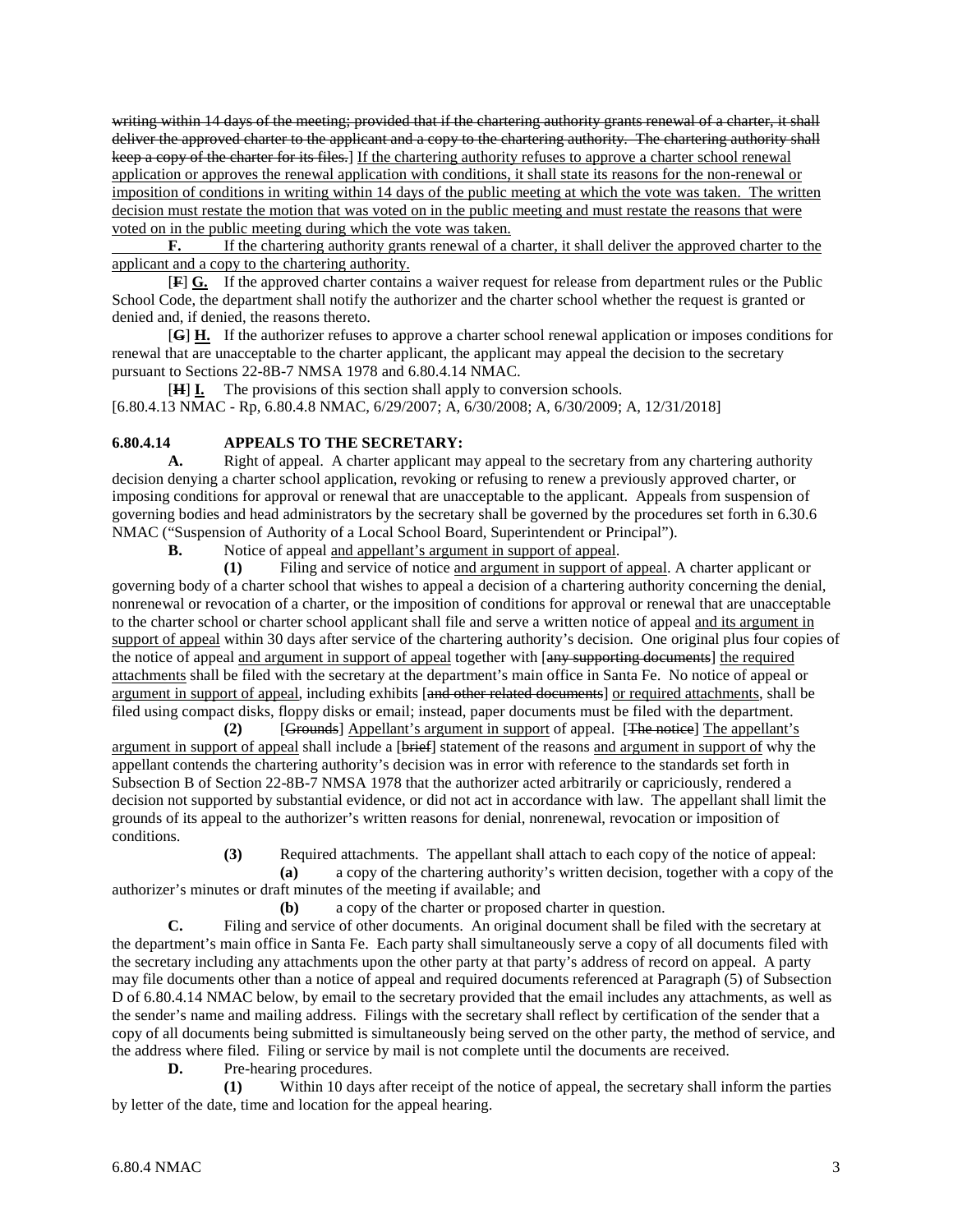**(2)** Except for brief inquiries about scheduling, logistics, procedure or similar questions that do not address the merits of the case, neither party shall communicate with or encourage others to communicate with any employee of the department about a pending appeal unless the other party is simultaneously served with a copy of any written communication or has an opportunity to participate in any conversation by meeting or conference call. Nor shall any employee of the department initiate such prohibited communications. The secretary must disqualify himself or herself from hearing an appeal if the secretary determines, after learning of a prohibited communication, that the secretary is unable to render an unbiased decision. Appellants will be provided a point of contact in the letter referenced in Paragraph (1) of Subsection D of 6.80.4.14 NMAC.

[**(3)** The deadlines in 6.80.4.14 NMAC may be extended by the secretary for good cause. Good cause may include, but shall not be limited to, an agreement between the parties or a well-reasoned request from either party based upon hardship, a scheduling conflict or an event beyond the control of the requester.]

[**(4)**] **(3)** All submissions to the secretary on appeal shall focus on the factual and legal correctness of the chartering authority's decision in light of the grounds upon which a chartering authority may deny an application set forth in Subsection K of Section 22-8B-6 NMSA 1978 or the grounds for non-renewal or revocation as set forth in Subsection F of Section 22-8-12 NMSA 1978, and the standards for affirmance or reversal that the chartering authority's decision was arbitrary, capricious, not supported by substantial evidence or otherwise not in accordance with the law.

[**(5)** Within 10 days after filing the notice of appeal, the appellant shall file one original and four copies with the secretary and serve upon the chartering authority one copy of:

**(a)** the appellant's arguments for reversal of the chartering authority's decision, clearly labeled accordingly;

**(b)** the chartering authority's written decision that the appellant is appealing; **(c)** the charter or proposed charter in question, of which only two (2) copies need to be filed; and

**(d)** any other materials related to the issues raised by the appellant which the appellant wishes to have considered in support of its appeal.

**(6)** Within 10 days after receiving the appellant's submissions, the chartering authority shall file one original and four copies with the secretary and serve upon the appellant one copy of:

**(a)** the chartering authority's response to the appellant's arguments; and

**(b)** any other materials the chartering authority wishes to have considered in support of its decision.

**(7)** If requested by the secretary, the division and other department staff as appropriate shall review each party's submissions and prepare a report for the secretary which]

**(4)** Within 15 days of the mailing date of the appellant's notice of appeal and reasons to the chartering authority, the chartering authority shall file one original and four copies with the secretary and serve upon the appellant one copy of the chartering authority's response to the appellant's arguments.

**(5)** The division shall review each party's submissions and prepare a report for the secretary which:

**(a)** analyzes and outlines the parties' contentions on appeal with reference to the standards of Subsection K of Section 22-8B-6 and Subsections B and E of Section 22-8B-7 NMSA 1978;

**(b)** sets forth the staff's recommendations for the secretary to affirm or reverse the chartering authority's decision, with or without reasonable conditions or changes to the charter, and the reasons for those recommendations.

[**(8)**] **(6)** At least five days before the hearing date, the division shall deliver its report and recommendations to the secretary and shall simultaneously serve a copy upon each party.

[**(9)**] **(7)** While an appeal is pending, the parties are strongly encouraged to continue discussions and negotiations in an effort to resolve the matter by agreement and reestablish productive working relations. An appellant may withdraw an appeal at any time before the secretary reaches a final decision. If an appeal is withdrawn, the secretary shall approve an appropriate order of dismissal. The secretary's decision and order may incorporate the terms of any agreement reached by the parties. An appeal which has been withdrawn may not be refiled.

**E.** Secretary hearing and decision.

[**(1)** Unless an extension for good cause has been granted pursuant to Paragraph (4) of Subsection D of 6.80.4.14 NMAC within 60 days after receipt of the notice of appeal, the secretary, after a public hearing that may be held in Santa Fe or in the school district where the proposed charter school has applied for a charter, shall review the decision of the chartering authority and make written findings.]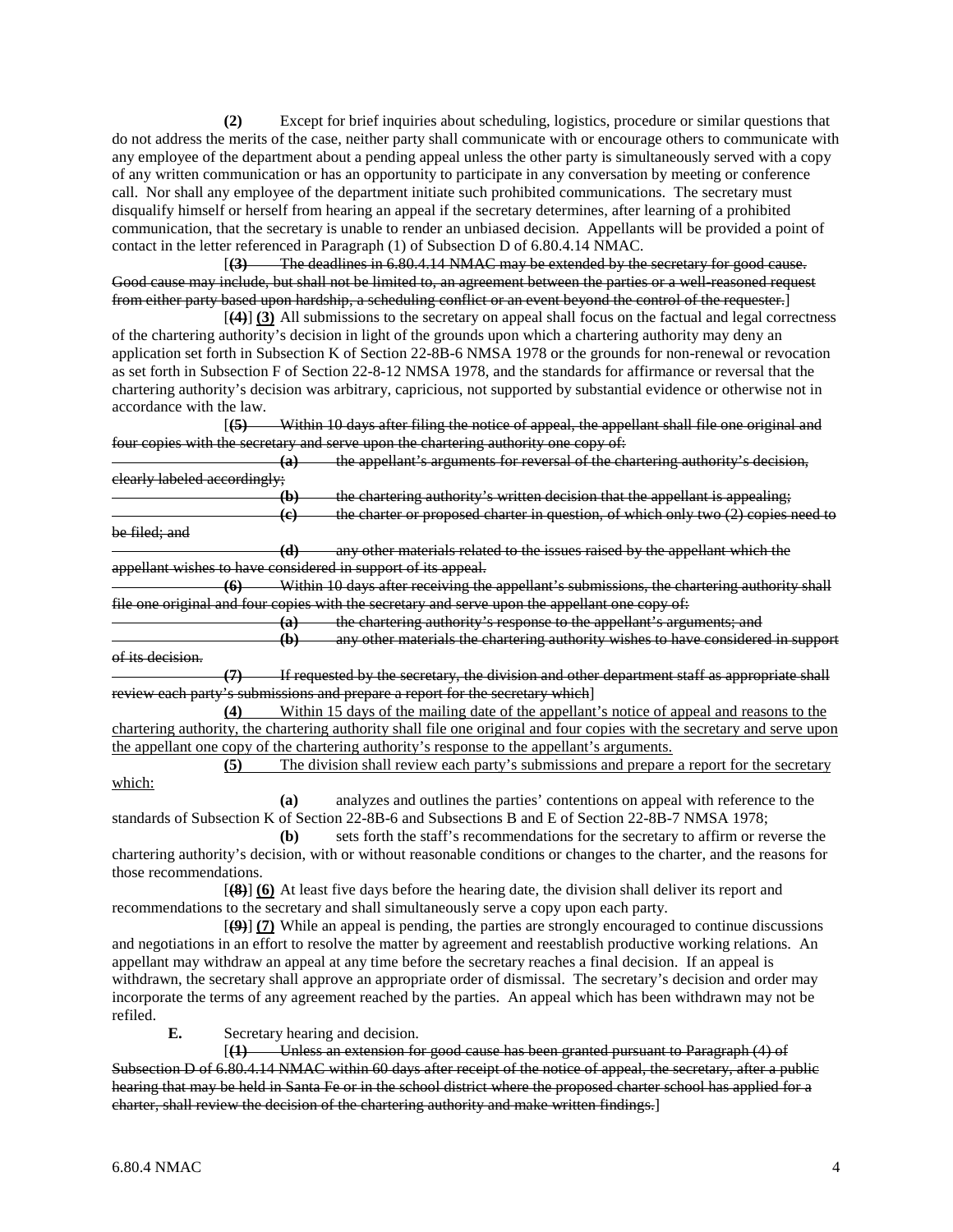**(1)** Within 60 days after receipt of the notice of appeal, the secretary, after a public hearing that may be held in Santa Fe or in the school district where the proposed charter school has applied for a charter, shall review the decision of the chartering authority and make written findings.

**(2)** Participants at the hearing before the secretary shall be the designated representatives of the appellant, the chartering authority and the division and other department staff as appropriate.

**(3)** The time allotment for a hearing shall be three hours. Both parties shall be allowed up to 30 minutes for their presentations. Department staff shall be allowed 20 minutes for their presentation. The appellant may reserve part of its 30 minutes for rebuttal if desired. The order of presentations will be department staff, appellant, chartering authority and rebuttal by the appellant if time has been reserved. The parties may present remarks from whomever they wish in their 30 minutes but must include any comments they wish to make on the staff recommendations within their allotted time. Presentations, questions or discussions that exceed these limits may be ruled out of order by the secretary. The secretary may ask questions of the staff, the parties or the secretary's counsel at any time and may take up to one hour after the staff's and the parties' presentations for further questions, discussion and [its] a decision. Unless stricken during the hearing for good cause or withdrawn, the parties can assume that the department staff and the secretary have reviewed their written submissions, which shall be deemed evidentiary submissions subject to be given increased or diminished weight based upon the oral presentations.

**(4)** All presentations and discussion before the secretary shall focus on the factual and legal correctness of the chartering authority's decision in light of the standards and grounds set forth in Subsection K of Section 22-8B-6, Subsections B, C or E of Section 22-8B-7 and Subsection F of Section 22-8B-12 NMSA 1978.

**(5)** The secretary may reverse the decision of the chartering authority, with or without the imposition of reasonable conditions, if the secretary finds that the chartering authority:

- **(a)** acted arbitrarily or capriciously;
- **(b)** rendered a decision not supported by substantial evidence; or
- **(c)** did not act in accordance with the law.

**(6)** The secretary shall reverse a decision of the chartering authority denying an application, refusing to renew an application or revoking a charter if the secretary finds that the decision was based upon a determination by the public school capital outlay council that the facilities of the proposed or [exiting] existing charter school did not meet the standards required by Section 22-8B-4.2 NMSA 1978 and that the decision was:

- **(a)** arbitrary or capricious;
- **(b)** not supported by substantial evidence; or **(c)** otherwise not in accordance with the law.
- **(c)** otherwise not in accordance with the law.

**(7)** The department shall promptly serve a formal notice of the secretary's decision upon the parties to the appeal.

**(8)** A person aggrieved by a final decision of the secretary may appeal the decision to the district court pursuant to the provisions of Section 39-3-1.1 NMSA 1978.

**F.** The provisions of this section shall apply to conversion schools.

[6.80.4.14 NMAC - Rp, 6.80.4.10 NMAC, 6/29/2007; A, 6/30/2008; A, 10/15/2013; A, 12/31/2018]

# **6.80.4.17 NEW MEXICO SCHOOL FOR THE ARTS:**

**A.** Upon approval by the commission, a state chartered charter school may operate as the New Mexico school for the arts ("the school"), which shall be a statewide residential charter school for grades nine through 12 offering intensive preprofessional instruction in the performing and visual arts combined with a strong academic program that leads to a New Mexico diploma of excellence.

**B.** An application to the commission for approval of a charter shall contain assurances of compliance together with a plan for how the school will accomplish the following requirements contained in the New Mexico School for the Arts Act, being Laws 2008, Chapter 15, Sections 1 to 9:

**(1)** paying for all expenses associated with outreach activities and for room and board costs for students unable to pay all or part of the cost of room and board from a foundation or other private funding sources;

**(2)** working with a foundation or soliciting other private funding sources to obtain gifts, grants and donations to ensure that the school has adequate revenue to make the payments described in Paragraph (1) of Subsection B of 6.80.4.17 NMAC;

**(3)** not using money received from the state other than charter school stimulus funds to make the payments described in Paragraph (1) of Subsection B of 6.80.4.17 NMAC;